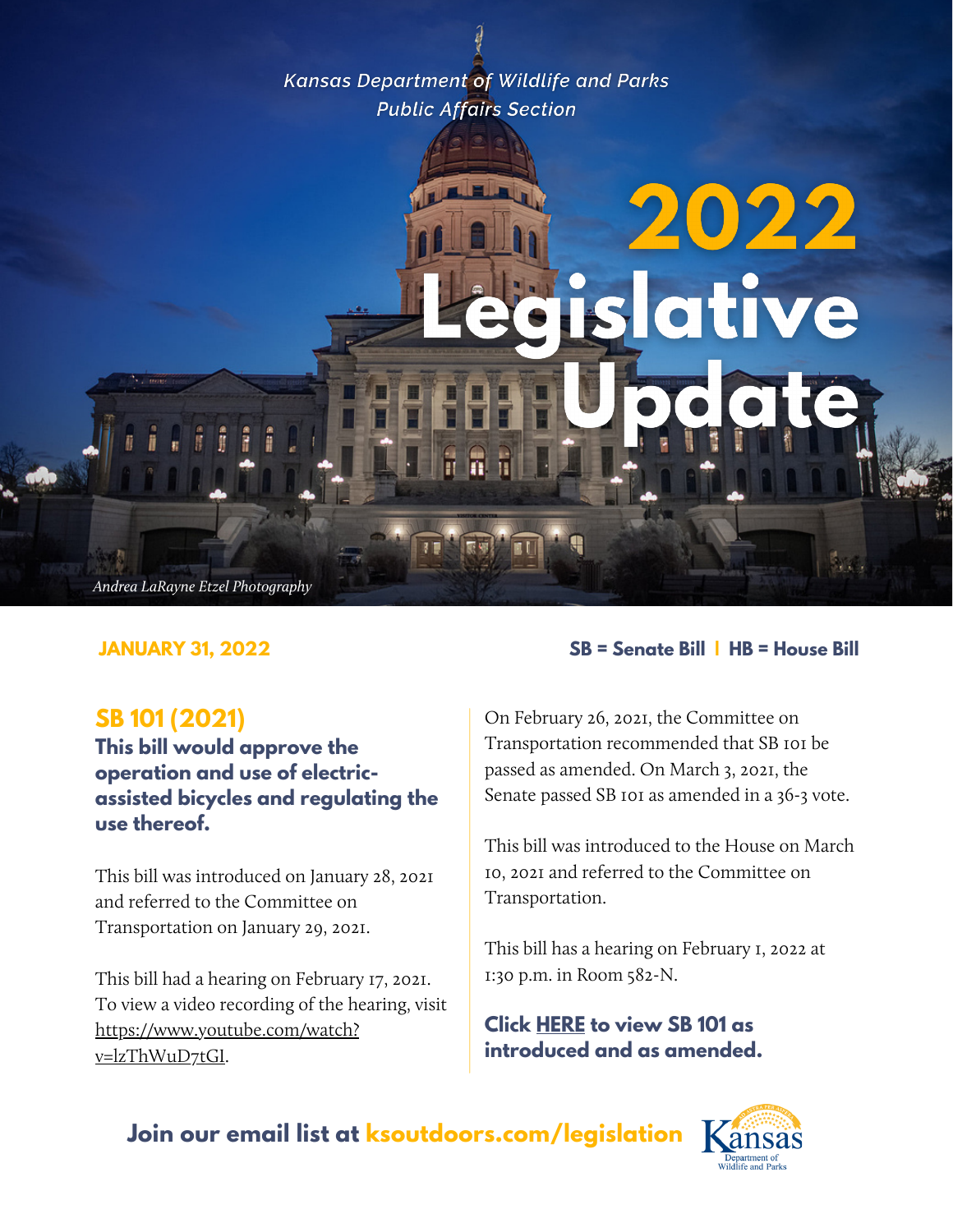# **SB 225 (2021)**

**This bill would provide affiliation with the Kansas police and firemen's retirement system by the Kansas Department of Wildlife and Parks for membership of certain law enforcement.**

This bill was introduced on Feb. 11, 2021 and referred to the Committee on Financial Institutions and Insurance on Feb. 12, 2021.

This bill had a hearing on Feb. 23, 2021. The Department provided testimony at the hearing in support of this bill. To view a video recording of the hearing, visit [https://www.youtube.com/watch?v=LSZNXZVPUyo.](https://www.youtube.com/watch?v=LSZNXZVPUyo)

#### **Click [HERE](http://kslegislature.org/li/b2021_22/measures/sb225/) to view SB 225.**

# **SB 269 (2021)**

**This bill would prohibit the sale, slaughter and acquisition of live dangerous regulated animals, including nonhuman primates and wolves as dangerous regulated animals and requiring sufficient distance and barriers between dangerous regulated animals and the public.**

This bill was introduced on Feb. 23, 2021 and referred to the Committee on Agriculture and Natural Resources on Feb. 24, 2021.

This bill had a hearing on March 24, 2021. To view a video recording of the hearing, visit [https://www.youtube.com/watch?](https://www.youtube.com/watch?v=FOOUCGSYhYg) v=FOOUCGSYhYg.

#### **Click [HERE](http://kslegislature.org/li/b2021_22/measures/sb269/) to view SB 269.**

# **HB 2032 (2021)**

**This bill would make the use of artificial light for the purpose of spotting, locating, or taking wildlife unlawful.**

#### **About KDWP**

KDWP is a cabinet-level agency with a Secretary appointed by the Governor. It's mission is to conserve and enhance Kansas' natural resources and associated outdoor recreation.

#### **About the Legislative Update**

This report, compiled by the Kansas Department of Wildlife and Parks' (KDWP) Public Affairs Section, is updated regularly with bills in the 2022 Kansas Legislative Session that potentially affect KDWP and/or KDWP's constituents.

#### **Legislative Resources**

To view the full text of any bill, visit www.kslegislature.org.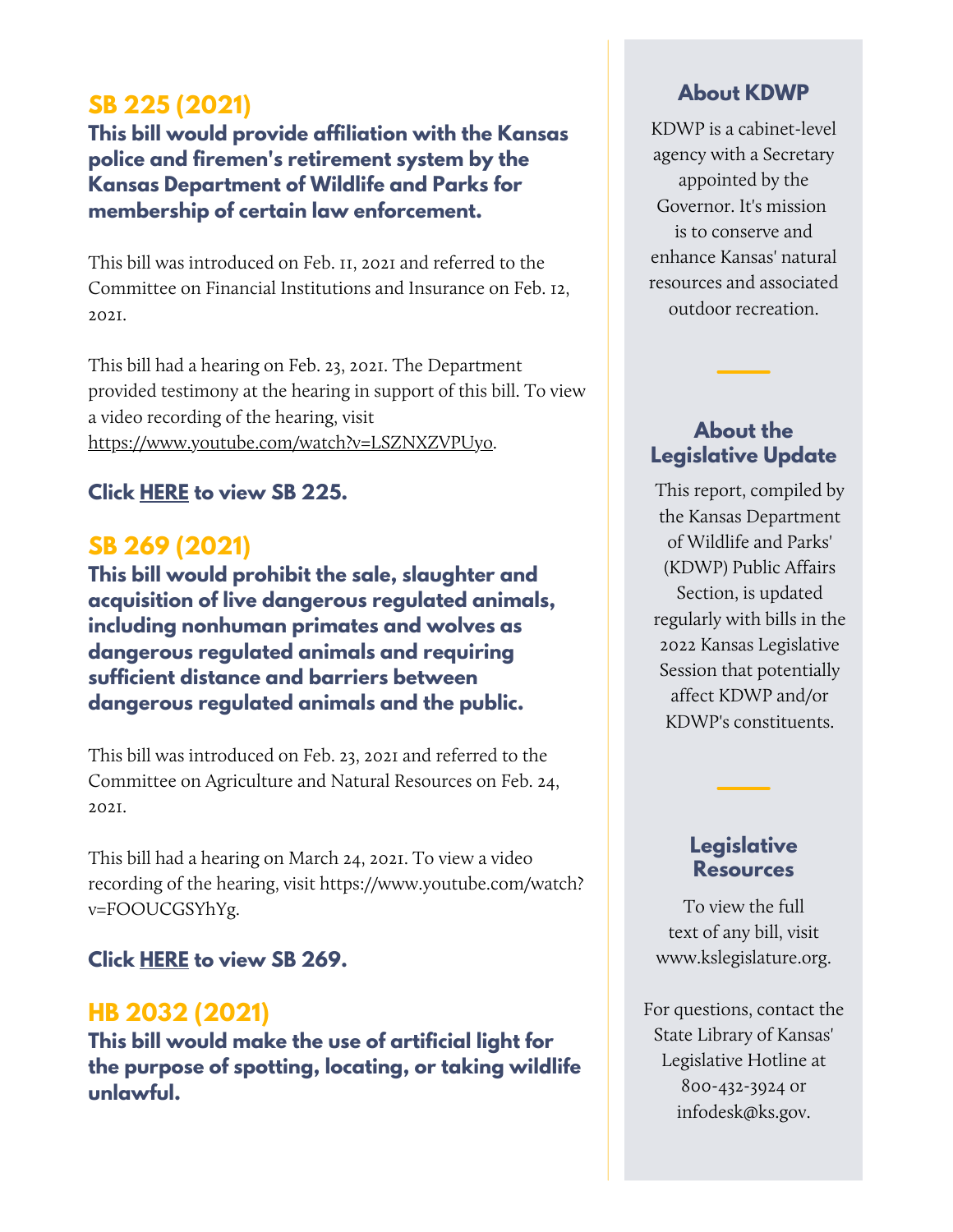This bill is a response to action taken by the Kansas Department of Wildlife and Parks Commission to allow the use of artificial light and thermal-imaging equipment when hunting coyotes at night.

This bill was prefiled on January 4, 2021, and introduced on January 11, 2021 and referred to the Committee on Agriculture.

## **Click [HERE](http://kslegislature.org/li/b2021_22/measures/hb2032/) to view HB 2032.**

# **HB 2284 (2021)**

**This bill would reduce fees by 50 percent for use of any state park campsite or cabin by Kansas residents 65 or older from Sunday through Thursday.**

This bill was introduced on Feb. 9, 2021 and referred to the Committee on Agriculture.

#### **Click [HERE](http://kslegislature.org/li/b2021_22/measures/hb2284/) to view HB 2284.**

# **HB 2331 (2021)**

**This bill would require KDWP to administer the transfer of regular landowner or tenant hunt-onyour-own-land white-tailed deer permits from the original recipient to a nonresident.**

This bill was introduced on Feb. 10, 2021 and referred to the Committee on Agriculture. On Feb. 18, 2021, this bill was withdrawn from the Committee on Agriculture and referred to the Committee on Commerce, Labor and Economic Development.

This bill had a hearing on Feb. 22, 2021. The Department provided testimony at the hearing in opposition to this bill.

#### **Click [HERE](http://kslegislature.org/li/b2021_22/measures/hb2331/) to view HB 2331.**

# **HB 2392 (2021)**

**This bill would provide lifetime combination fishing, hunting and furharvester licenses to any**

#### **About KDWP**

KDWP is a cabinet-level agency with a Secretary appointed by the Governor. It's mission is to conserve and enhance Kansas' natural resources and associated outdoor recreation.

## **About the Legislative Update**

This report, compiled by the Kansas Department of Wildlife and Parks' (KDWP) Public Affairs Section, is updated regularly with bills in the 2022 Kansas Legislative Session that potentially affect KDWP and/or KDWP's constituents.

#### **Legislative Resources**

To view the full text of any bill, visit www.kslegislature.org.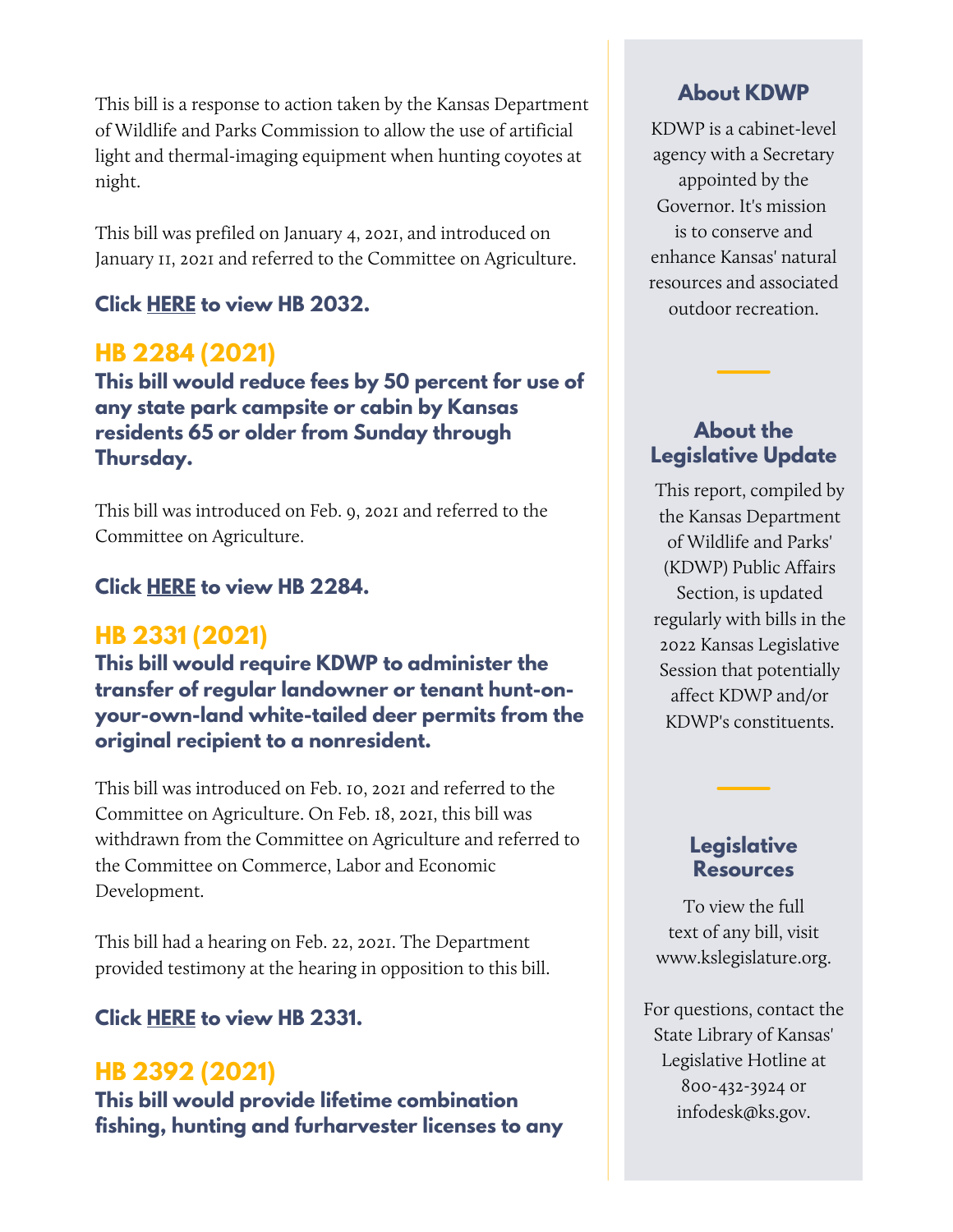#### **Kansas air or army national guard veteran who served for 20 years and was honorably discharged.**

This bill was introduced on February 16, 2021 and referred to the House Committee on Agriculture.

This bill had a hearing on March 17, 2021. The Department provided testimony at the hearing in opposition to this bill. To view a video recording of the hearing, visit [https://www.youtube.com/watch?v=l\\_f\\_8dcuVlY](https://www.youtube.com/watch?v=l_f_8dcuVlY).

## **Click [HERE](http://kslegislature.org/li/b2021_22/measures/hb2392/) to view HB 2392.**

# **SB 395 (Previously HB 2025 in 2021)**

**This bill would protect private property from unauthorized access by certain government officials and unauthorized surveillance.**

This bill was introduced on January 26, 2022, and referred to the Senate [Committee](http://kslegislature.org/li/b2021_22/committees/ctte_s_jud_1/) on Judiciary on January 27, 2022.

This bill has a hearing scheduled on February 1, 2022, at 10:30 a.m. in room 346-S. To view a live audio/video stream of the hearing, visit [https://www.youtube.com/watch?](https://www.youtube.com/watch?v=4Wq2IPf5E0A) v=4Wq2IPf5E0A.

#### **Click [HERE](http://kslegislature.org/li/b2021_22/measures/sb395/) to view SB 395.**

# **HB 2456 (2022)**

**This bill would establish a \$200 lifetime combination hunting and fishing license for children ages five (5) and under.**

This bill was prefiled for introduction on May 26, 2021, and referred to the House Committee on Agriculture and Natural Resources Budget on January 10, 2022.

– continued on next page –

#### **About KDWP**

KDWP is a cabinet-level agency with a Secretary appointed by the Governor. It's mission is to conserve and enhance Kansas' natural resources and associated outdoor recreation.

#### **About the Legislative Update**

This report, compiled by the Kansas Department of Wildlife and Parks' (KDWP) Public Affairs Section, is updated regularly with bills in the 2022 Kansas Legislative Session that potentially affect KDWP and/or KDWP's constituents.

#### **Legislative Resources**

To view the full text of any bill, visit www.kslegislature.org.